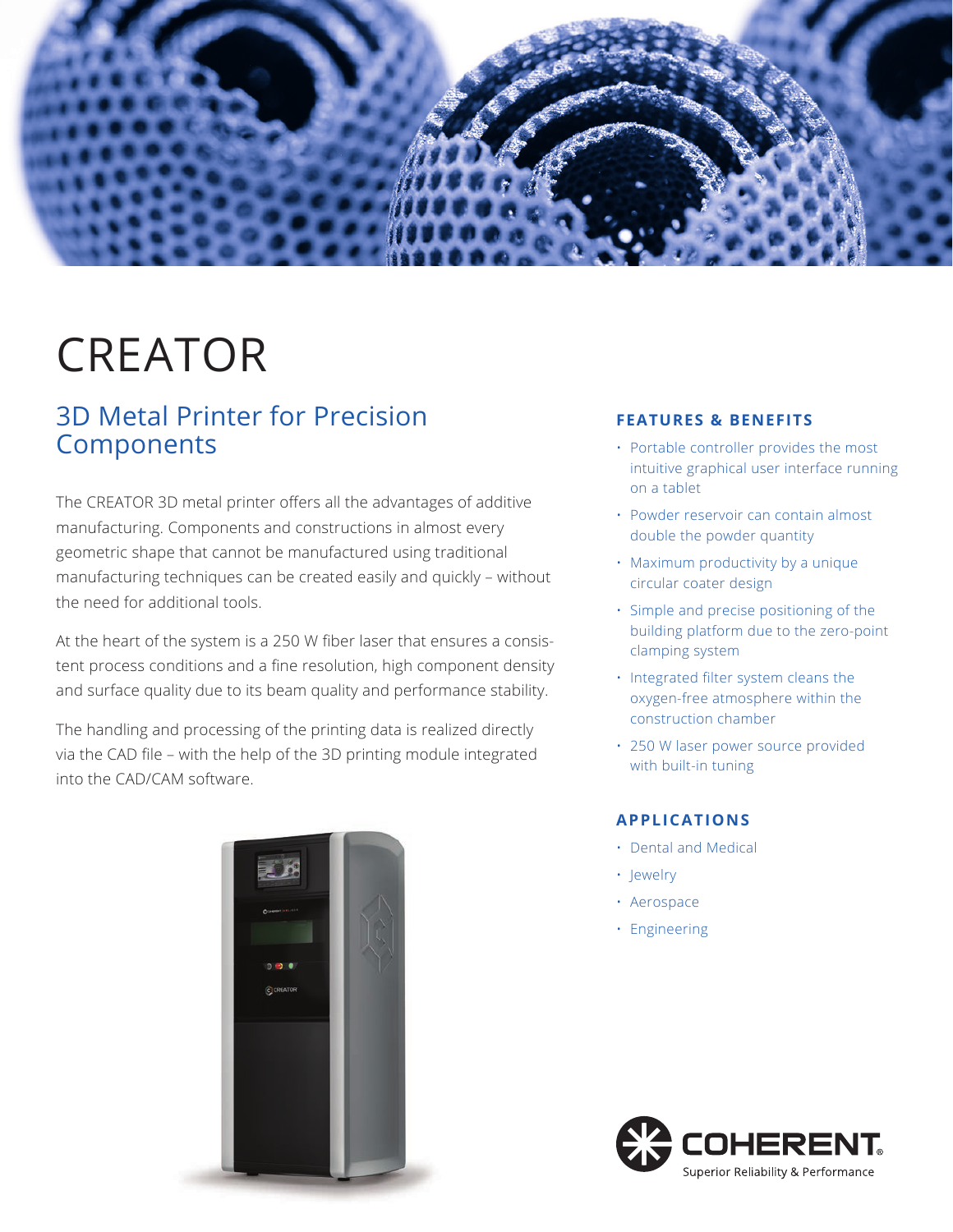| <b>SPECIFICATIONS</b>                                  | <b>CREATOR</b>                                             | <b>CREATOR RA</b>                                      |  |  |  |  |
|--------------------------------------------------------|------------------------------------------------------------|--------------------------------------------------------|--|--|--|--|
| Laser Power Type                                       | Yb: Fiber 250 W                                            |                                                        |  |  |  |  |
| Laser Wavelength (nm)                                  | 1070                                                       |                                                        |  |  |  |  |
| Building Platform/Volume (diameter x height)           | 100 mm x 110 mm (3.9 x 4.3 in.)                            |                                                        |  |  |  |  |
| Reservoir Volume                                       | 110 mm x 200 mm (4.3 x 7.9 in.)                            |                                                        |  |  |  |  |
| Material Deposition                                    | Scraper                                                    |                                                        |  |  |  |  |
| Repeatability (µm)                                     |                                                            |                                                        |  |  |  |  |
| Х.<br>y:                                               | 15<br>15                                                   |                                                        |  |  |  |  |
| Z:                                                     | 15                                                         |                                                        |  |  |  |  |
| Minimum Feature Size (µm)                              |                                                            |                                                        |  |  |  |  |
| Х:                                                     | 80                                                         |                                                        |  |  |  |  |
| y:<br>Z:                                               | 80<br>20                                                   |                                                        |  |  |  |  |
| Typical Accuracy (µm)                                  | 40                                                         |                                                        |  |  |  |  |
| Ready-to-run Materials with Developed Print Parameters | Stainless Steel 17-4 PH Cobalt-Chrome<br>CoCr Bronze CuSn8 | Titanium Ti6Al4V, AlSi10Mg<br>+ Non-Reactive Materials |  |  |  |  |
| <b>Extraction Unit</b>                                 | Non-Reactive Materials                                     | Reactive and Non-Reactive Materials                    |  |  |  |  |
| <b>SPACE REQUIREMENTS</b>                              |                                                            |                                                        |  |  |  |  |
| Dimensions                                             | 717 mm x 858 mm x 1794 mm (28.2 x 33.8 x 70.6 in.)         |                                                        |  |  |  |  |
| Weight                                                 | 350 kg (771.6 lbs)                                         | 360 kg (793.7 lbs)                                     |  |  |  |  |
| <b>FACILITY REQUIREMENTS</b>                           |                                                            |                                                        |  |  |  |  |
| Electrical Requirements                                | 230 V/1 Ph/50 Hz/16 A                                      |                                                        |  |  |  |  |
| Compressed Air Requirements                            | <b>No</b>                                                  |                                                        |  |  |  |  |
| Gas Requirements                                       | Nitrogen/Argon                                             |                                                        |  |  |  |  |
| Cooling                                                | Air                                                        |                                                        |  |  |  |  |
| <b>CONTROL SYSTEM AND SOFTWARE</b>                     |                                                            |                                                        |  |  |  |  |
| Software Tools                                         | APP SUITE™                                                 |                                                        |  |  |  |  |
| Control Software                                       | <b>CREATOR Controller</b>                                  |                                                        |  |  |  |  |
| <b>Operating System</b>                                | Microsoft Windows                                          |                                                        |  |  |  |  |
| Input Data File Formats                                | STL, STEP, IGES, Object                                    |                                                        |  |  |  |  |
| Network Type and Protocol                              | Ethernet                                                   |                                                        |  |  |  |  |
| <b>ACCESSORIES</b>                                     |                                                            |                                                        |  |  |  |  |
| Recycling System                                       | Optional                                                   |                                                        |  |  |  |  |
| <b>HANDLING</b>                                        |                                                            |                                                        |  |  |  |  |
| Material Loading                                       | Manual                                                     |                                                        |  |  |  |  |
| Certification                                          | CE                                                         |                                                        |  |  |  |  |

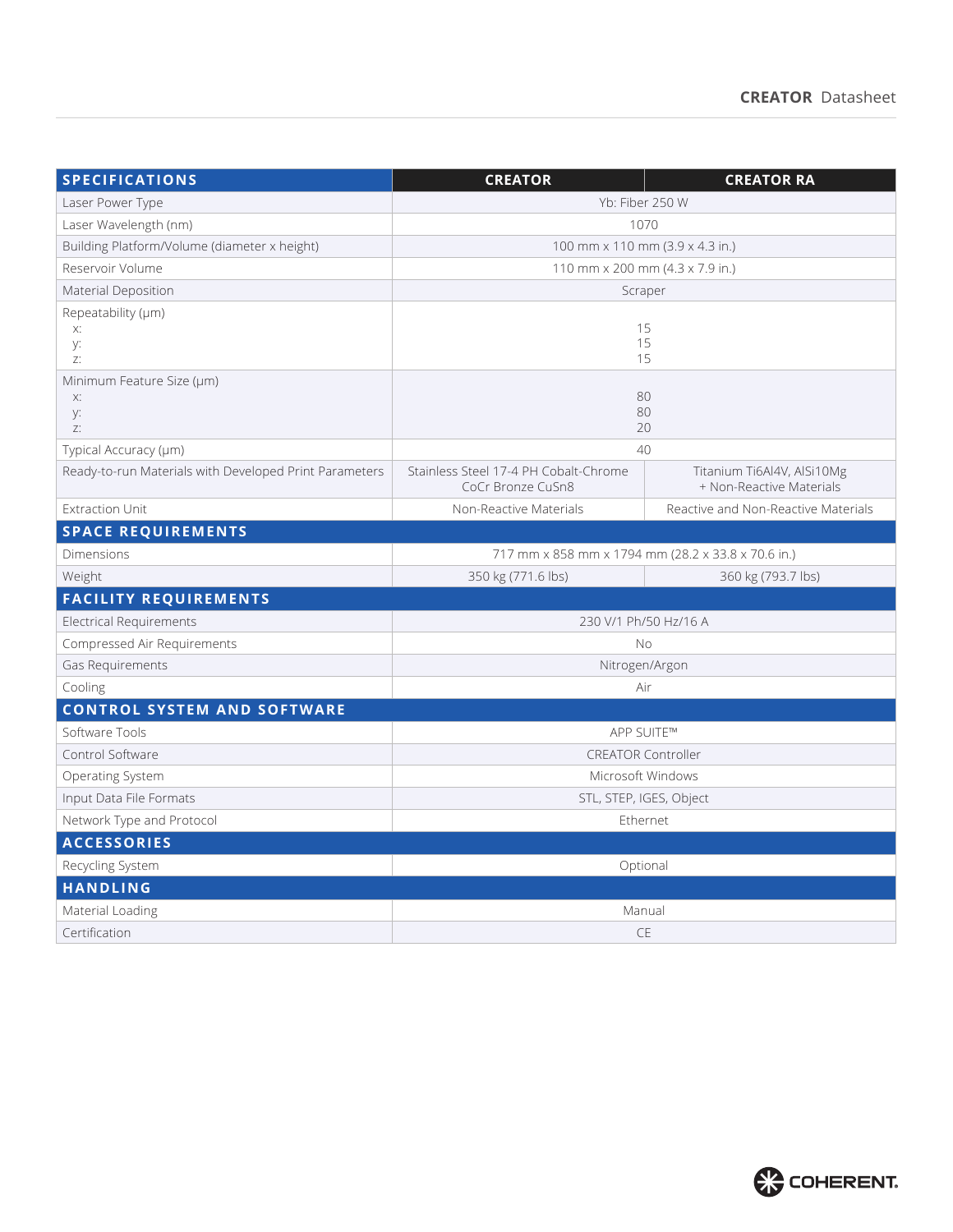| <b>SYSTEM</b>                        | <b>CREATOR</b>                                  |                              |                                            |                                 |                                 |                                      |  |
|--------------------------------------|-------------------------------------------------|------------------------------|--------------------------------------------|---------------------------------|---------------------------------|--------------------------------------|--|
|                                      | <b>CREATOR RA</b>                               |                              |                                            |                                 |                                 |                                      |  |
| <b>MATERIAL</b>                      | <b>Tool Steel and</b><br><b>Stainless Steel</b> | <b>Co-Alloys</b>             | <b>Ni-Alloys</b>                           | <b>Cu-Alloys</b>                | <b>AI-Alloys</b>                | <b>Ti-Alloys</b>                     |  |
| <b>MATERIAL</b><br><b>PROPERTIES</b> | High Hardness<br>and Toughness                  | High<br>Strength             | <b>High Corrosion</b><br>Resistance        | High Corrosion<br>Resistance    | Good<br>Processability          | <b>High Corrosion</b><br>Resistance  |  |
|                                      | <b>High Corrosion</b><br>Resistance             | High<br>Toughness            | Increased<br>Strength                      | Good<br>Machinability           | Good Flectrical<br>Conductivity | Good<br>Machinability                |  |
|                                      | Good<br>Machinability                           | Good Corrosion<br>Resistance | Good<br>Anti-friction                      | High Strength,<br>Low Weight    | Good Alloying<br>Properties     | High Strength,<br>Low Weight         |  |
|                                      |                                                 | Good Bio<br>Compatibility    | <b>Fxcellent</b><br>Mechanical<br>Strength | Good Bio<br>Compatibility       | Light<br>Weight                 | Good Bio<br>Compatibility            |  |
|                                      |                                                 |                              |                                            | <b>Low Thermal</b><br>Expansion |                                 | <b>Low Thermal</b><br>Expansion      |  |
| <b>APPLICATION</b><br><b>FIELDS</b>  | Medical<br>Implants                             | Dental                       | Aerospace                                  | Aerospace                       | Automotive                      | Aerospace                            |  |
|                                      | Spindles and<br>Screws                          | Medical<br>Implants          | Rocket<br>Motors                           | Automotive<br>Jewelry and       | Industrial<br>Aerospace         | Maritime<br>Motor                    |  |
|                                      | Pressure Die                                    | High<br>Temperature          | Pumps                                      | Watchmaking                     |                                 | Sport                                |  |
|                                      | <b>Casting Molds</b>                            |                              | Tooling                                    | Industries                      |                                 | <b>Bio Materials</b><br>for Implants |  |
|                                      | Maritime                                        |                              | Gas Turbines                               | Medical Sector                  |                                 |                                      |  |
|                                      | Aerospace                                       |                              | Reactors                                   |                                 |                                 |                                      |  |